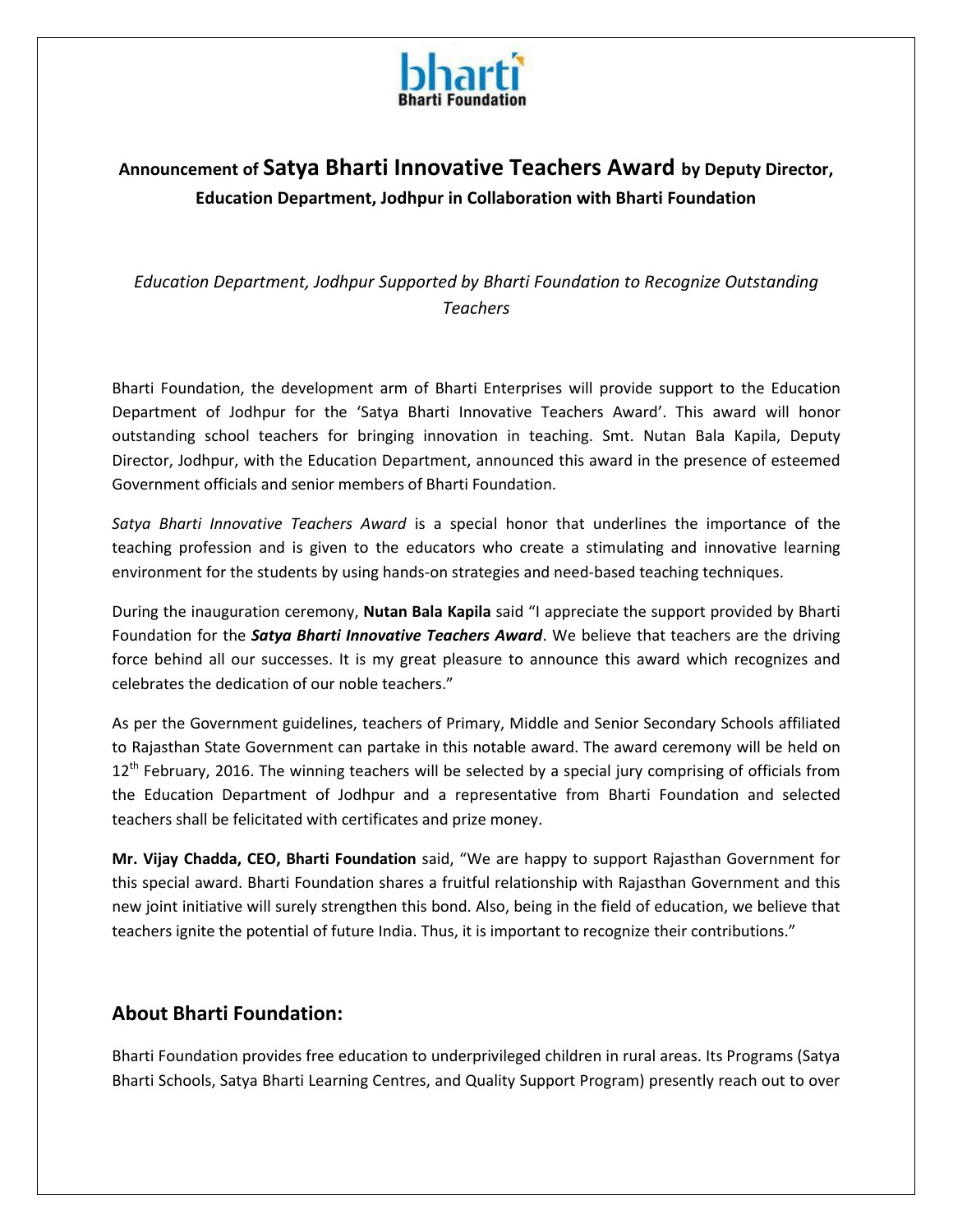

73,000 children from socially and economically challenged backgrounds, with special focus on the girl child.

#### **Some of the initiatives of Bharti Foundation include:**

#### **The Satya Bharti School Program:**

The Satya Bharti School Program is the flagship program of Bharti Foundation. This rural education initiative provides free quality education to underprivileged children, with a special focus on the girl child. The program envisions transforming students into educated, confident, responsible and selfreliant employable citizens of India with a deep sense of commitment to their society. The program's reach is multi-pronged, encouraging active involvement of the rural community, parents of students and like-minded organizations working in the field of education in India. Making a lasting and sustainable impact on the community where schools are present and finding innovative solutions, through its primary and senior secondary schools, to create replicable and scalable components in the program ensures delivery of quality education. The Satya Bharti School program is being implemented with the intent to arrive at replicable and scalable components of quality education which may be adapted by the Government and other like-minded organizations. Reaching out to thousands of underprivileged children, the program, through its focus on holistic development, aims to bring forth a new generation of citizens eager to usher in positive change. Currently 249 primary/elementary Schools and five senior secondary schools are operational across Punjab, Rajasthan, Haryana, Uttar Pradesh, Tamil Nadu and West Bengal reaching out to 40,808 children and employing 1,652 teachers. Focusing on the girl child [49% girl students] and the weaker sections of society [75% of children from SC/ST/OBC Communities], the program is one of the largest end-to-end education initiatives by a corporate group in the country.

#### **Satya Bharti Learning Centres:**

Bharti Foundation has introduced the remedial/bridge courses program in close partnership with 'Educate A Child' - a global initiative. The program aims at bridging the education gap of out of school children and mainstream them into regular schools. The first phase of the program has been deployed in partnership with the Government of Rajasthan. Currently, 417 Education Volunteers are engaged in teaching 9,135 out of school children, of which 50% are girls, enrolled at 447\* Satya Bharti Learning Centres. Till now, 9,299 children have been mainstreamed, with the total impact reaching up to 20,042 children.

#### **Quality Support Program:**

This initiative envisages working with the government system and improving the quality of schools through need-based interventions. Bharti Foundation has taken the learning and best practices from the Satya Bharti Schools to the Government schools for improving the overall quality of schooling experience. The program aims to partner the Government schools and work along with its leadership